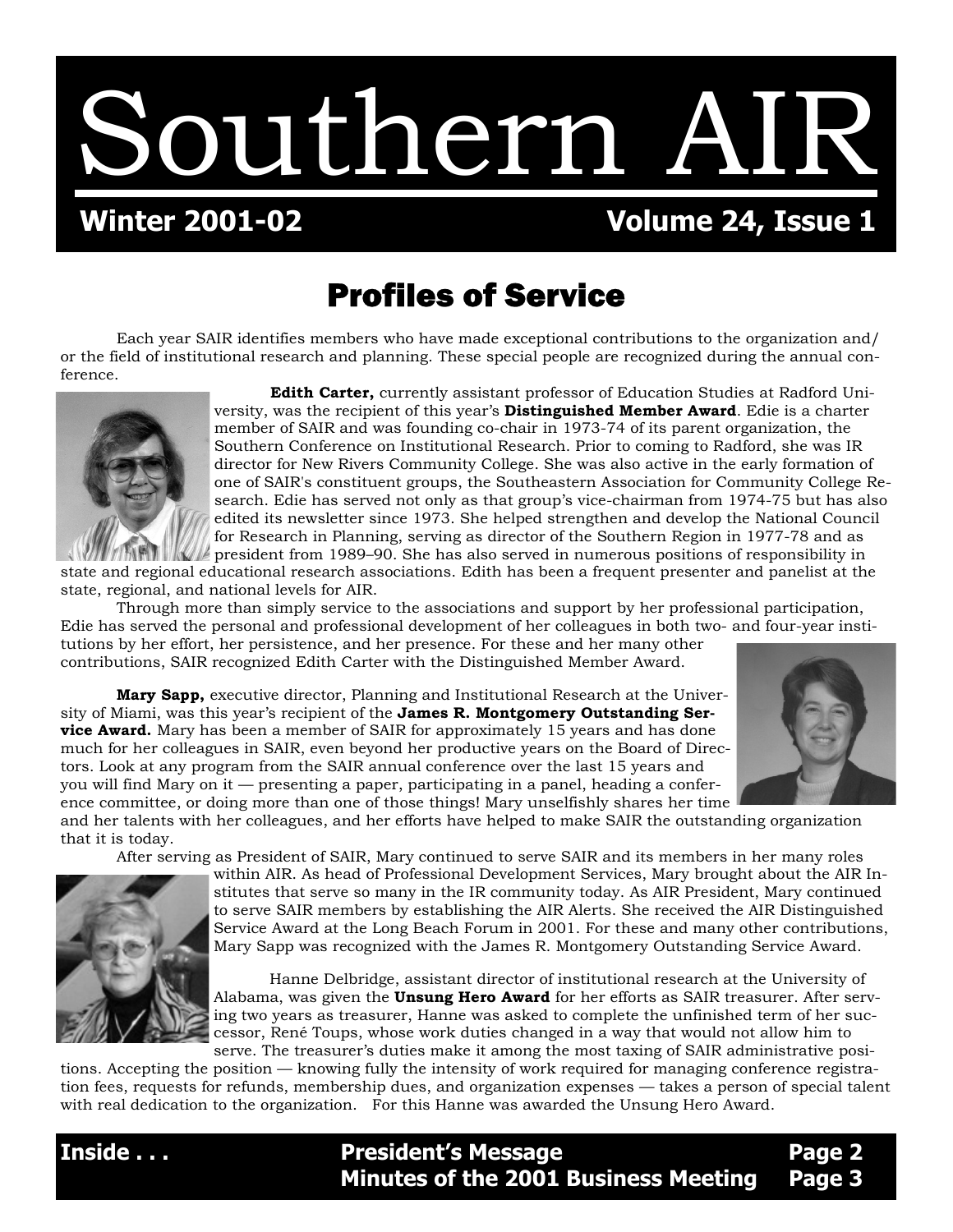# **S A I R**

The Southern Association for Institutional Research **http://www.sair.org** 

> **President**  Sam Lowther Auburn University

**Vice President/ President Elect**  Joseph Hoey Georgia Institute of Technology

**Past President**  Harriott Calhoun Jefferson State Community College

> **Treasurer**  Ross Griffith Wake Forest University

**Secretary**  Christine Mee Coastal Carolina University

> **Members-at-Large** Jim Eck Samford University

Julie Fulgham Mississippi State University

Jim Purcell Georgia College & State University

Cornelia Wills Middle Tennessee State University

Co-Editors, *Southern AIR*  Mary Beth Adams Jane Mathis-Hopson Institutional Studies and Services University of Alabama at Birmingham 420 Administration Building 1530 3rd Avenue South Birmingham, AL 35294-0104 (205) 934-3254 Fax: (205) 934-3179 Email: marybeth@uab.edu janemh@uab.edu

Please submit materials for the next issue of *Southern AIR* by the end of April 2002.

# **PRESIDENT'S MESSAGE from Sam Lowther**

Seems like we just left Panama City Beach and yet efforts are well under way for Baton Rouge. Program Chair Joseph Hoey and his committees are putting together what looks to be an ambitious and exciting program in a unique location. Make your plans to attend now. Better yet, contact Joseph to volunteer your service.

"Your service" is a vital term. All of us are volunteers, from the president on down. Some of us are more talented than others, but we've agreed (or been cajoled) to share those abilities in service to SAIR. The board is a dedicated and hardworking group, but our time and reach is limited. We have to rely upon you to extend that reach throughout the organization.

This volunteerism is most notable at the annual conference. Dozens of you volunteer or are recruited to make presentations, facilitate, set up a/v equipment, plan events, work registration, stuff packets, run errands, and a host of activities that can't even be anticipated. Every conference program chair would crash and burn without your assistance.

But the work of SAIR volunteers extends beyond the annual conference. Many of the responsibilities of running the organization require experience and abilities that board members just may not possess. You may have experience in financial analysis or planning, conference planning, survey administration, or a variety of other areas that are vital to operating a responsive and responsible organization.

So if you have time and/or abilities that you're willing to share, let us know. (We may find you anyway.) Respond to Joseph's requests for the conference in Baton Rouge, but let me know if you can help in other ways. We have an expanding group of advisory committees that are in need of members. These will be specified in the coming weeks.

 Finally, thanks to everyone who helped put on SAIR '01 in Panama City Beach. I tried to thank everyone personally, but if I missed you, it was an accident. Most of all, belated recognition to Jim Eck, who was responsible for putting together the excellent selection of panels. Somehow in the whirlwind that surrounds the conference I managed to omit him from both the web site and the printed program lists of contributors. If you benefited from a panel, let Jim know.

**"One thing I know: the only ones among you who will be really happy are those who will have sought and found how to serve."** 

-- Albert Schweitzer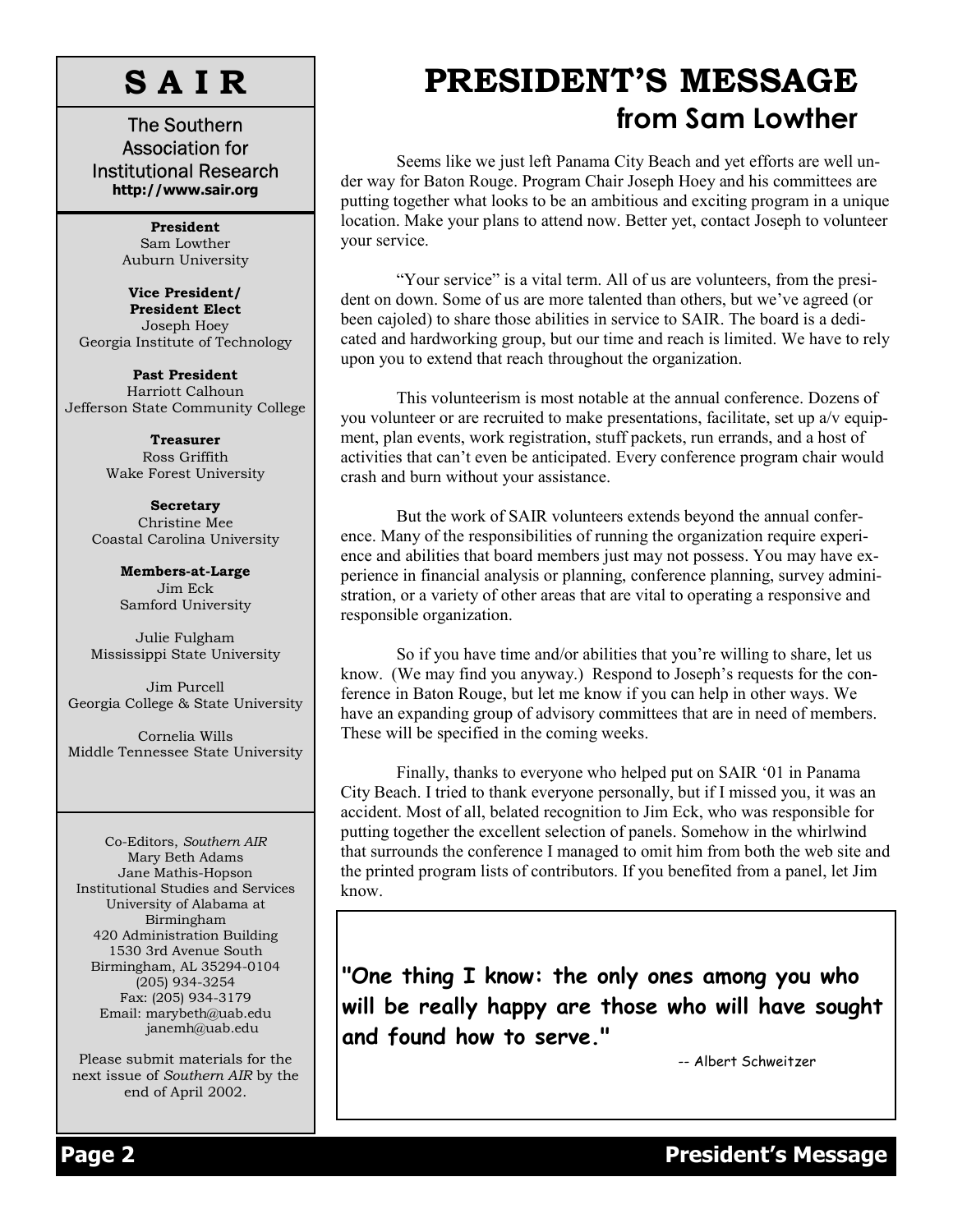

### Minutes of the SAIR 2001 Business Meeting October 15, 2001

#### **General Business**

At 3:15 p.m., the meeting was called to order. President Harriott Calhoun welcomed attendees and discussed the following items that had been announced during the year.

- · On February 26, 2001 the SAIR Board unanimously approved the policy that "Members of the Nominating Committee are not eligible to be placed on the ballot for any position during the year in which they serve on the Nominating Committee."
- The President appointed members of the Financial Task Force: Hanne Delbridge (chair), Debbie Dailey, Bill Fendley, Bob Kuhn, Tim Sanford, and Rene Toups. At present, it is *ad hoc* but may be continued by the next president and, possibly, be included as a standing committee in the future.
- · A "Registration and Refund Policy" was recommended by the Financial Task Force, distributed to the Board on July 24, 2001, and unanimously approved.
- The contract has been signed with the Sheraton Baton Rouge Convention Center Hotel for the 2002 conference.

#### **Secretary's Report**

The business minutes from the 2000 SAIR Conference in Myrtle Beach were approved with Glenn James (Tennessee Tech) moving and Joseph Hoey (Georgia Institute of Technology) seconding approval.

### **Treasurer's Report**

Treasurer Hanne Delbridge stated that as of noon on October 15, 2001, 327 individuals had registered for the SAIR 2001 conference. The state of Georgia had the highest attendance and Clemson University was the university with the largest number of representatives. It was also reported that the total assets as of June 30, 2001, were \$71,127.92. Total assets as of September 30, 2001 were \$100,325.20.

#### **Past-President's Report**

Past President Gerry Dizinno reported that the newly elected board members are:

| VP/President Elect                                  | Joseph Hoey                                                                                                                                                                                                                                                                                      | Georgia Institute of Technology |  |  |  |
|-----------------------------------------------------|--------------------------------------------------------------------------------------------------------------------------------------------------------------------------------------------------------------------------------------------------------------------------------------------------|---------------------------------|--|--|--|
| Treasurer                                           | Ross Griffith                                                                                                                                                                                                                                                                                    | Wake Forest University          |  |  |  |
| Member-at-Large                                     | Jim Eck                                                                                                                                                                                                                                                                                          | Samford University              |  |  |  |
| Member-at-Large                                     | Julie Fulgham                                                                                                                                                                                                                                                                                    | Mississippi State University    |  |  |  |
| The newly elected Nominating Committee members are: |                                                                                                                                                                                                                                                                                                  |                                 |  |  |  |
| Don Boeckman                                        | Southeastern Louisiana University                                                                                                                                                                                                                                                                |                                 |  |  |  |
| Kay Coleman                                         | University of South Carolina                                                                                                                                                                                                                                                                     |                                 |  |  |  |
| $\mathbf{n}$ . If $\ldots$                          | $\mathbf{D}$ and $\mathbf{H}$ and $\mathbf{H}$ and $\mathbf{H}$ and $\mathbf{H}$ and $\mathbf{H}$ and $\mathbf{H}$ and $\mathbf{H}$ and $\mathbf{H}$ and $\mathbf{H}$ and $\mathbf{H}$ and $\mathbf{H}$ and $\mathbf{H}$ and $\mathbf{H}$ and $\mathbf{H}$ and $\mathbf{H}$ and $\mathbf{H}$ and |                                 |  |  |  |

- - Ron Hagerman Brenau University
		- Mitzy Johnson Northeast Mississippi Community College
		- Cathy Tanner **Bishop State Community College**

Past President Dizinno announced that the 2002 SAIR Conference will be held at the Sheraton Baton Rouge Convention Center Hotel in Baton Rouge, Louisiana, October 12-15, with vice president/president elect Joseph Hoey as program chair.

### **President Elect Report**

President Elect Sam Lowther thanked the local arrangements committee and planning committee members for their hard work and encouraged attendees to stay until the end of the conference.

#### **Members-at-large Reports**

 Member-at-Large Teresa Hall announced that there were nine pre-conference workshops at the 2001 conference with 220 registrants. Review of the Constitution and Bylaws will continue next year.

 Member-at-Large Joseph Hoey discussed the two SAIR publications – the newsletter and the web site. The web site was updated and redesigned in order to conform to Americans with Disabilities Act (ADA). The web site address is www.sair.org.

 Member-at-Large Jim Purcell stated that awards for Best Paper, Unsung Hero, and James Montgomery Service Award will be announced during the Awards Breakfast. The winner of the SAIR 2001 Conference Best Paper will present at the 42nd Annual AIR Forum, which will be held June 2-5, 2002 in Toronto, Canada.

 Member-at-Large Cornelia Wills announced that we had 100 newcomers to SAIR. Activities for the newcomers included a dinner on Saturday, a workshop, and a reception.

#### **IHE Report**

Larry Jones discussed that the SAIR/IHE Institutional Research Alliance continues to serve well the purposes of the Association and the Institute of Higher Education as set forth in the Alliance objectives. The challenge now, as it has always been, is to determine and develop the most effective ways for the Alliance to meet the professional in-service needs of institutional researchers in the SAIR states. Illustrative of some of the issues that should be addressed as the SAIR Board and the Institute review the progress of the SAIR/IHE Institutional Research Alliance as it enters its ninth year, are the following:

- · Continuation of the "central" office functions provided by the Institute of Higher Education;
- Development of web-based resources for the basic IR information for practitioners and institutions;
- IHE directed workshops and seminars on issues of theoretical and practical value to the members;
- Expansion of SAIR/IHE Alliance services to SAIR affiliated groups;
- SAIR/IHE "certification" for institutional researchers and professionals in related areas;
- Increased involvement of colleagues in other offices, disciplines and professional associations in the work of institutional research.

The faculty of the Institute of Higher Education looks forward to working with the SAIR Board and members to keep the Southern region in the forefront of institutional research.

The meeting was adjourned at 3:45. Christine Mee, SAIR Secretary

### **Business Meeting Page 3**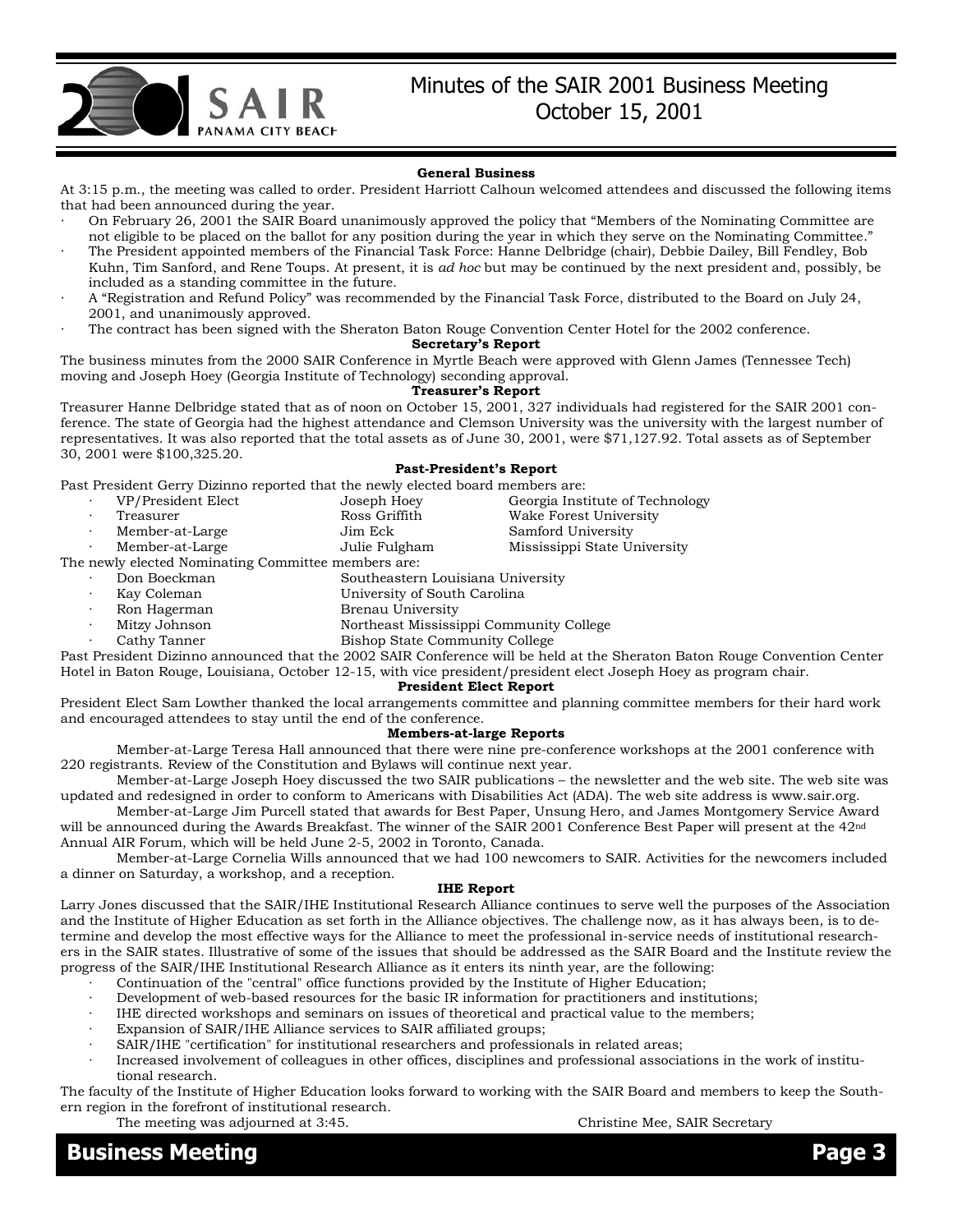# **CALENDAR** OF EVENTS

**April 10, 2002**, The Mississippi Association for Institutional Research will hold its annual meeting at the Education and Research Center in Jackson, MS. March 22, 2002 is the registration deadline. Please contact Kathy Huffman (kathy@ir.msstate.edu) for more information or visit the MAIR web site http:// www.ihl.state.ms.us/mair/mair.htm.

**April 11 - 12, 2002, The Alabama Association for Institutional Research (ALAIR)** will hold its annual meeting at Samford University, Birmingham, Alabama. Please contact Jim Eck, Vice President and Program Chair, (205) 870-2484/Fax: (205) 870-2971 or jceck@samford.edu for more information.

**June 2 - 5, 2002, The Association for Institutional Research (AIR), 42nd Annual Forum,** Sheraton Centre, Toronto, Ontario, Canada. Contact the AIR Executive Office, 114 Stone Building, Florida State University, Tallahassee, FL 32306-4462; Phone: (850) 644-4470; Fax: (850) 644-8824; or air@mailer.fsu. edu

**July 18-19, 2002, The Florida Association for Institutional Research (FAIR)** will hold its annual conference at the Holiday Inn Oceanfront Resort in Cocoa Beach. The conference theme is "The Role of Institutional Research in a Seamless K-20 Education System." A half -day professional development workshop on assessment will be offered on July 17. For further information check the FAIR web site at http://iea.fau.edu/ fair/fair.htm

**August 8-9, 2002, TENNAIR Annual Conference**, Hilton Suites in Brentwood, TN. Contact Roy Ikenberry (idenberyr@mail.belmont.edu) or see http://oir.memphis.edu/tennairmain for details.

**October 12-15, 2002, SAIR Annual Conference**, Sheraton Baton Rouge Convention Center Hotel

**May 19-21, 2003, 43rd Annual AIR Forum,** Tampa, FL

**May 30-June 2, 2004, 44th Annual AIR Forum**, Boston, MA

**May 29-June 2, 2005, 45th Annual AIR Forum,** San Diego, CA

| Total assets as of January 1, $2001$ <sup>*</sup>     |           |             | \$72,316.42 |
|-------------------------------------------------------|-----------|-------------|-------------|
| *Distribution among accounts:                         |           |             |             |
| Bank balance                                          | 39,636.61 |             |             |
| Investment balance                                    | 32,679.81 |             |             |
| <b>SAIR</b><br>31,261.49                              |           |             |             |
| $C\!M\!G$<br>1,418.32                                 |           |             |             |
| Income during the year.                               |           |             |             |
| Membership/Conf. Fees, 2000-2001                      | 2,630.00  |             |             |
| Membership/Conf. Fees, 2001-2002                      | 34,975.00 |             |             |
| Workshop Fees                                         | 6,200.00  |             |             |
| Special Event Fees                                    | 5,760.00  |             |             |
| Vendor Fees/Contributions (excl. registration fees)   | 1,100.00  |             |             |
| T-Shirt Sale                                          | 1,579.00  |             |             |
| Other Income (Reimbursements & Uncashed Checks)       | 2,049.64  |             |             |
| Committee on Mission and Goals Contributions          | 120.00    |             |             |
| Interest earned from Investment account               | 1,156.45  |             |             |
| Interest earned from Bank account                     | 69.47     |             |             |
| Interest earned from CMG account                      | 52.48     |             |             |
| Total net income                                      |           | \$55,692.04 |             |
| Expenditures during the year:                         |           |             |             |
| Printing                                              | 3,272.04  |             |             |
| Postage                                               | 2,727.93  |             |             |
| Travel Grants and Best Paper Award                    | 2,300.00  |             |             |
| Corporate Filing Fee, Internet Registration/Svcs Fees | 455.25    |             |             |
| 2000 Conference Expenses                              | 357.33    |             |             |
| 2001 Conference Expenses                              | 41,312.79 |             |             |
| Supplies                                              | 741.54    |             |             |
| Miscellaneous                                         | 80.69     |             |             |
| IHE-University of Georgia                             | 299.10    |             |             |
| Refunds 2001 Conference                               | 3,130.00  |             |             |
| Review/Audit SAIR Financial Records                   | 500.00    |             |             |
| Total expenditures                                    |           | 55,176.67   |             |
| Total Net Income during the year                      |           |             | \$515.37    |
| Total assets as of December 31, 1999**                |           |             | \$72,831.79 |

**SAIR Financial Statement**

**2001 Calendar Year**

\*\*Distribution among accounts:

Bank balance \$38,943.05

Investment balance 33,888.74 SAIR 32,417.95 CMG 1,470.79

Prepared by: Hannelore Delbridge, SAIR Treasurer 1/14/2002

\$72,831.79

**Page 4 Financial Statement**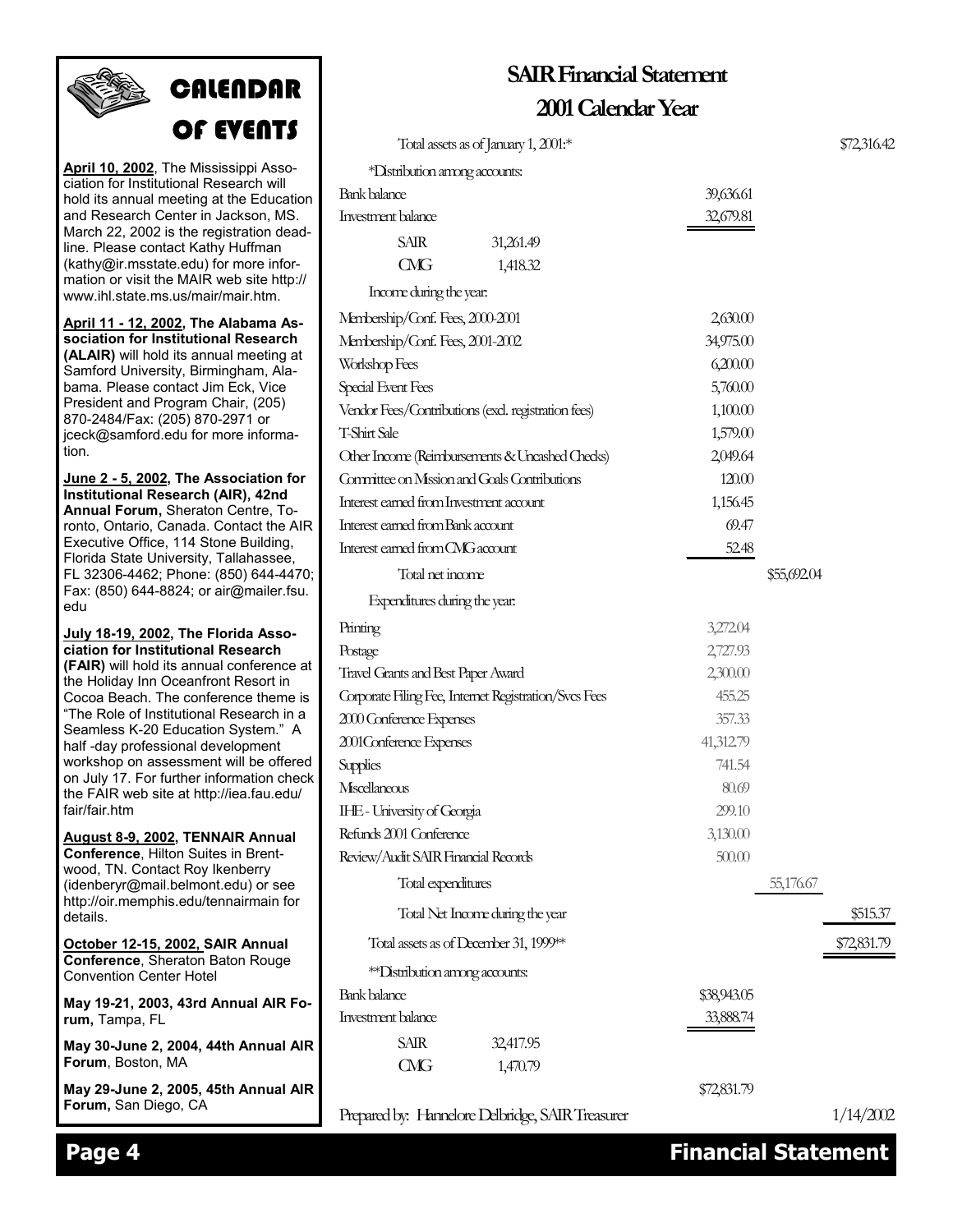### SAIR 2002 - Baton Rouge October 12-15

Are you ready to participate in a new learning experience? Are you ready to exchange ideas, brainstorm with your fellow colleagues, and further the endeavors of Institutional Research and Assessment? Then welcome back to what promises to be another great Southern Association for Institutional Research Conference. Held in history-rich Baton Rouge, Louisiana, October 12-15, the conference could not be set against a more eclectic and unique backdrop. From bayous, antebellum homes, and Zydeco dancing to timeless jazz music and explosive, down-home cuisine, Baton Rouge is *authentic* Louisiana.

 With the creative juices flowing, we tackle this year's theme for the SAIR 2002 Conference, *Setting the Right Tone for Institutional Research,* which introduces five new tracks certain to address many of the most important issues in IR and Assessment today. And you are invited to participate.

 The *Assessment Track* will discuss appropriate and effective assessment tools, the utilization of national surveys, value-added research, and the benefits of graduate assessment.

 The *Accreditation Track* sets the framework for preparing for SACS self study and discusses why IR and Assessment are absolutely essential to the new criteria, concentrating on what we can do as researchers to better facilitate the accreditation process.

 The *Technology Track* looks at where IR and Assessment are heading in the face of rapid technological change and will address issues such as web programming, software applications, security, and efficient information dispersal.

 Staying close to the theme, the *Institutional Research Track* looks at welcoming newcomers into the IR and Assessment field and integrating their programs into the academic matrix within which all higher education professionals must work.

 A new and exciting addition at the 2002 Conference is the *Community College Track* that will emphasize the importance of funneling the benefits of IR and Assessment in the right direction. Discussions will cover designing a program of assessment that is suitable for your college and/or institution, the diverse nature of problems felt by community colleges, and developing a plan of attack that is appropriate for the specific needs of colleges.

 The program will offer pre-conference workshops, paper, panel, roundable and demonstration sessions, and ample opportunity for interaction with higher education professionals. Plan to attend the conference and share your valuable input and expertise with your colleagues. Bring your dynamic ideas and help proliferate effective IR and Assessment and be prepared to learn something new and challenging.

> *J. Joseph Hoey Program Chair*

# WANTED: EDITOR FOR *SOUTHERN AIR*

 The SAIR Board is looking for someone new to take over producing the SAIR newsletter*.* Mary Beth Adams and Jane Mathis-Hopson, who have edited the *Southern AIR* for almost five years, would be happy to talk with anyone about what's involved and how it's done (marybeth@uab.edu; janemh@uab.edu). Interested parties should contact Joseph Hoey (joseph.hoey@irp.gatech.edu).

### Web Site for Southeast SCUP

The inaugural electronic newsletter for the Southeast Society for College and University Planning is now available at http://www.scup.org/ scupsenews-1-1.htm.

### University of Alabama **Staff** Win SAIR 2001 Best Paper Award

The research paper, "Implementing a recursive retention assessment system for engineering programs" by Jon Acker, William Hughes, and William R. Fendley, Jr. (all of the University of Alabama ) was selected as the SAIR 2001 Best Paper.

 Judges for the competition were Eleanor Nault, Clemson University; Denise Gardner, Georgia Tech; Sam Spangler, College of Health Sciences, (Roanoke ,VA); Mike Schexnayder, LSU; and Analinda Moreno, Texas A&M. Jim Purcell, Georgia College & State University, served as chair of the judges' group.

 Papers were reviewed using a numeric average of the following items: relevance of topic, knowledge of topic, coverage of topic, and clarity and overall quality. In addition, a categorical rating was also submitted by each judge, based upon whether the paper was deserving of the Best Paper Award when compared to the other papers. Names and affiliations of the presenters were eliminated from the papers wherever possible and papers were identified by a numeric code.

 Winners receive an invitation from AIR to present their winning paper at the AIR Forum. In addition, winning authors receive travel support from SAIR to attend the 2002 AIR Forum in Toronto, Canada.

 $\blacksquare$ 

 *submitted by Jim Purcell*